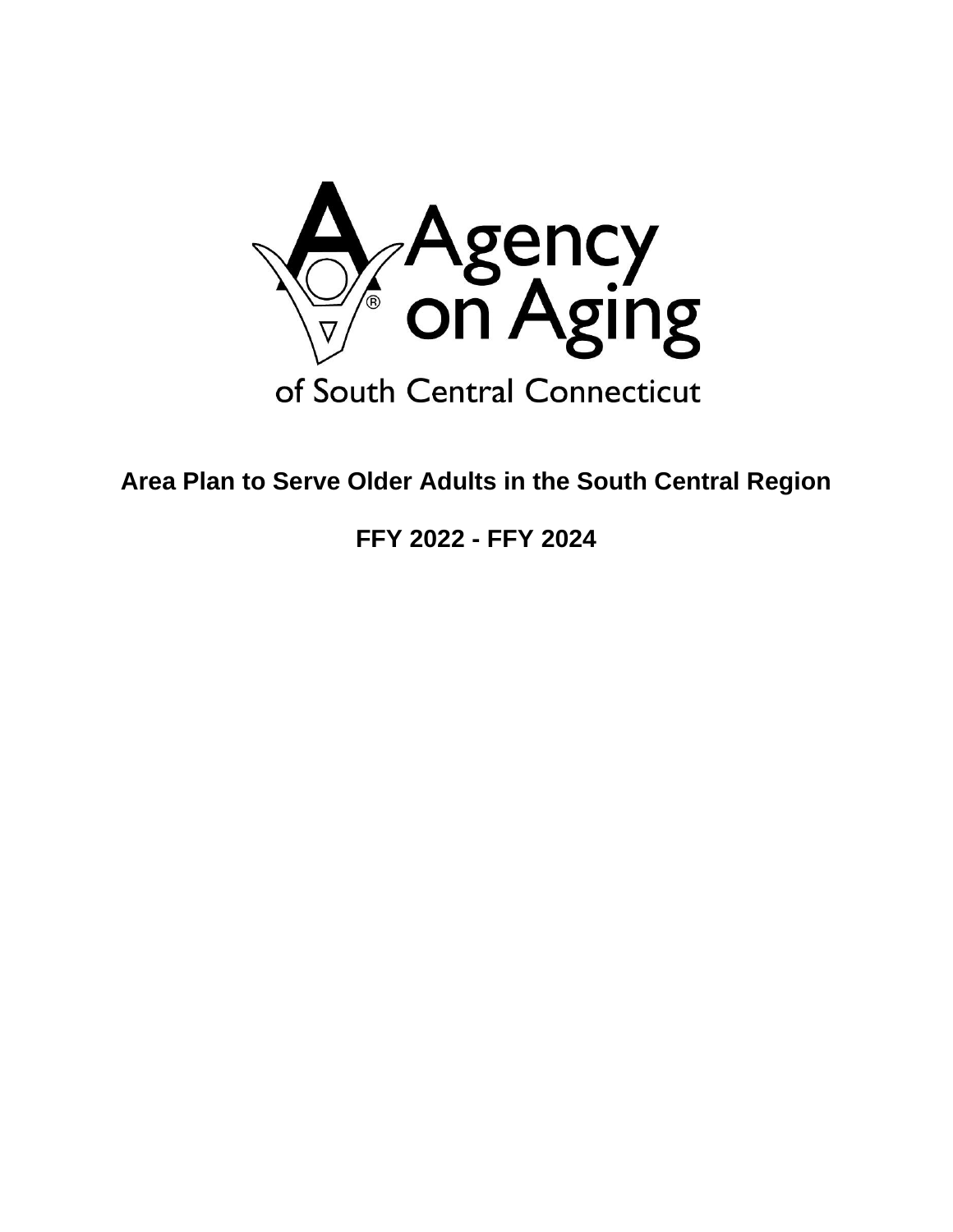# **Goals and Objectives**

(see addendum for grid format)

### **Goal 1: Empower older individuals to reside in the community setting of their choice.**

# **Objective 1: Provide timely, accurate and concise information that clearly describes options for community-based care.**

### **Strategies:**

- Develop and fund Aging & Disability Answers, a public/private partnership statewide hub for LTSS information. The program shall enhance and complement LTSS including but not limited to 211-Infoline, MyPlaceCT, and the CHOICES and Older Americans Act programs to improve client experience.
- Fund Adult Day Centers
- Fund In-home Services
- Fund Medical Transportation
- Fund Social Transportation
- Fund Chore Services
- Provide Person-centered planning
- Participate on planning committee of Valley Health & Human Services Council to establish an Adult Day Center in Lower Naugatuck Valley.
- Coordinate visit of planning committee to ACL- funded adult day centers to learn best practices.
- Fully implement Chaperone program to enhance transportation services

#### **Measure**:

- Aging & Disability Answers implemented in partnership with all AAAs FFY 2022.
	- Assess and improve AAA efficiencies and partner development FFY 2023
		- Launch website by end of FFY 2023
		- Provide navigation services by end of FFY 2023.
- Annually, review WellSky data entry reports and fiscal invoices for sub-grantee performance to ensure funded programs met targets designed to empower older adults to reside in their communities of choice.
- Maintain ADRC/Disability database
- AOASCC attends monthly adult day center planning meetings
- AOASCC coordinates site visits to adult day centers to develop model for Valley ADC
- Chaperone Program available throughout south central region by end of FFY 2024

# **Objective 2: Improve Economic Security of Older Adults**

#### **Strategies:**

- Provide information through presentations on ZOOM and at senior centers when they are re-open to the public, for the following benefit programs: SNAP; Medicare Savings Program; Li-Heap; Tax Rebate; Medicaid; Lifeline; Employment Assistance
- Participate in annual Health & Senior fairs sponsored by the city of New Haven, the town of Hamden, the town of West Haven and the Valley region, to provide information about programs, when public gatherings are resumed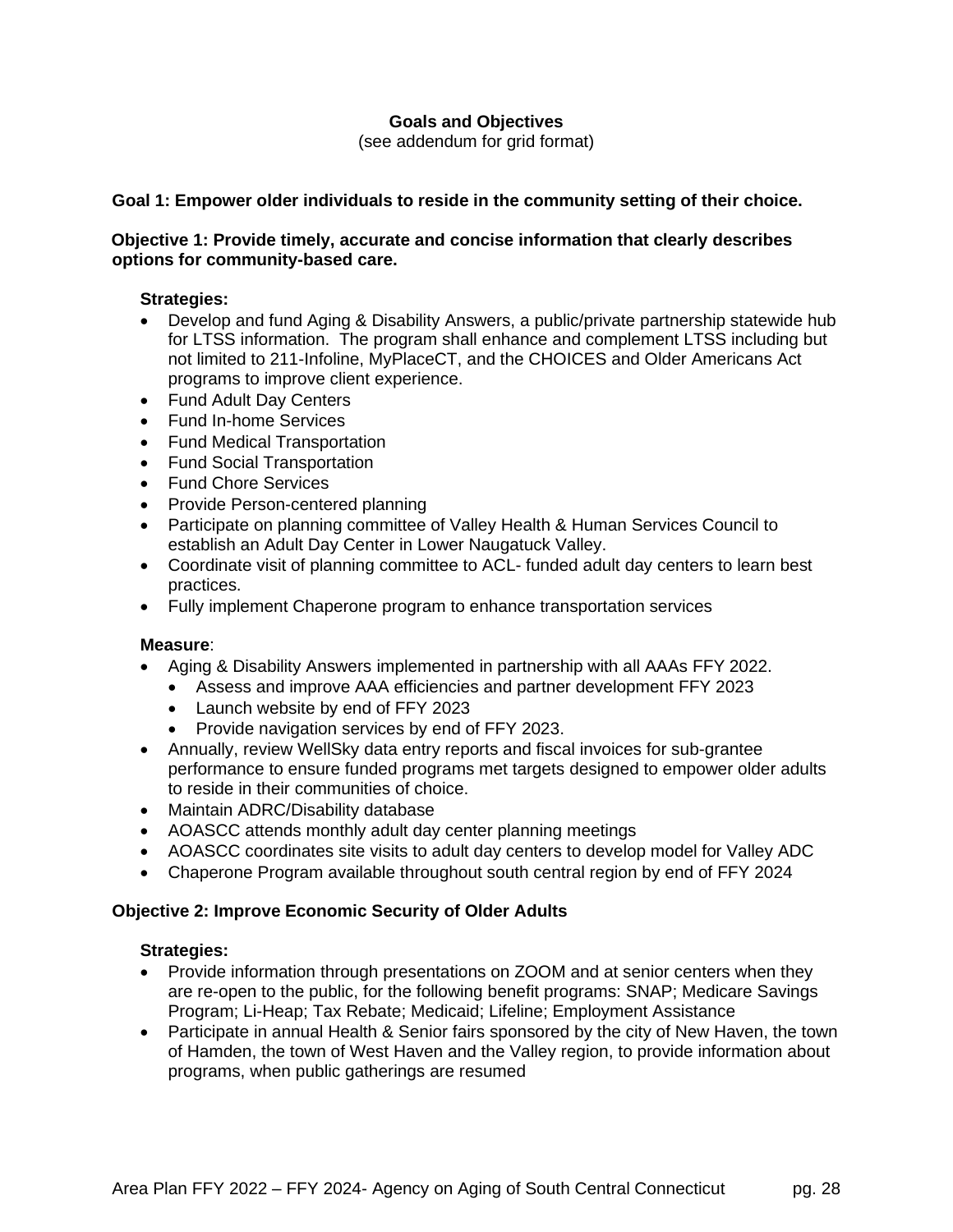- Information Counselors will assist with application completion and submission for above benefits.
- Provide information presentations about benefit programs listed above, in Spanish to individuals with low English Proficiency

### **Measure**:

- 10 benefit program presentations will be completed annually.
- Participate in at least 4 Heath & Senior fairs annually.
- AT least 500 consumers will receive application assistance.
- Annually, at least 2 presentations about benefits will be made by Spanish speaking counselors.

### **Objective 3: Provide Services & Supports to Family Caregivers**

#### **Strategies:**

- Through NFCSP provide the following services: Counseling; Care Management; Respite; Support Groups; Training; Information & Assistance
- Through CSRCP provide respite services and care management to family caregivers.
- In collaboration with the Alzheimer's Association educate families about dementia.
- Utilize CSRCP funding to create a bridge to the CHCPE to provide in-home services to families during the application process for CHCPE.
- Assist families to facilitate applications to CHCPE.
- Through Chaperone program provide relief to caregivers by providing accompaniment to medical appointment for their relatives.

#### **Measure:**

- Review WellSky reports and AOASCC/FoxPro database and fiscal invoices for providers to ensure contract targets are met.
- Annually dementia training will be provided as part of AOASCC support groups for family caregivers
- Through CSRCP, 100 families will receive respite services annually and 25 clients wil transition to CHCPE.
- 30 clients will be assisted with the CHCPE application process annually
- 100 seniors will receive chaperone services

### **Objective 4: Expand public awareness of Care Managemen**t **services available through AOASCC:**

#### **Strategies:**

- Organize a conference on best practices in care management
- Provide information to family caregivers about care management services through AOASCC newsletter and electronic newspaper article.
- Provide information about care management services to dementia clients when completing assessments for the CSRCP
- Participate in in-person and ZOOM senior fairs to distribute program materials about care management services.

#### **Measure:**

• Conference held in 2024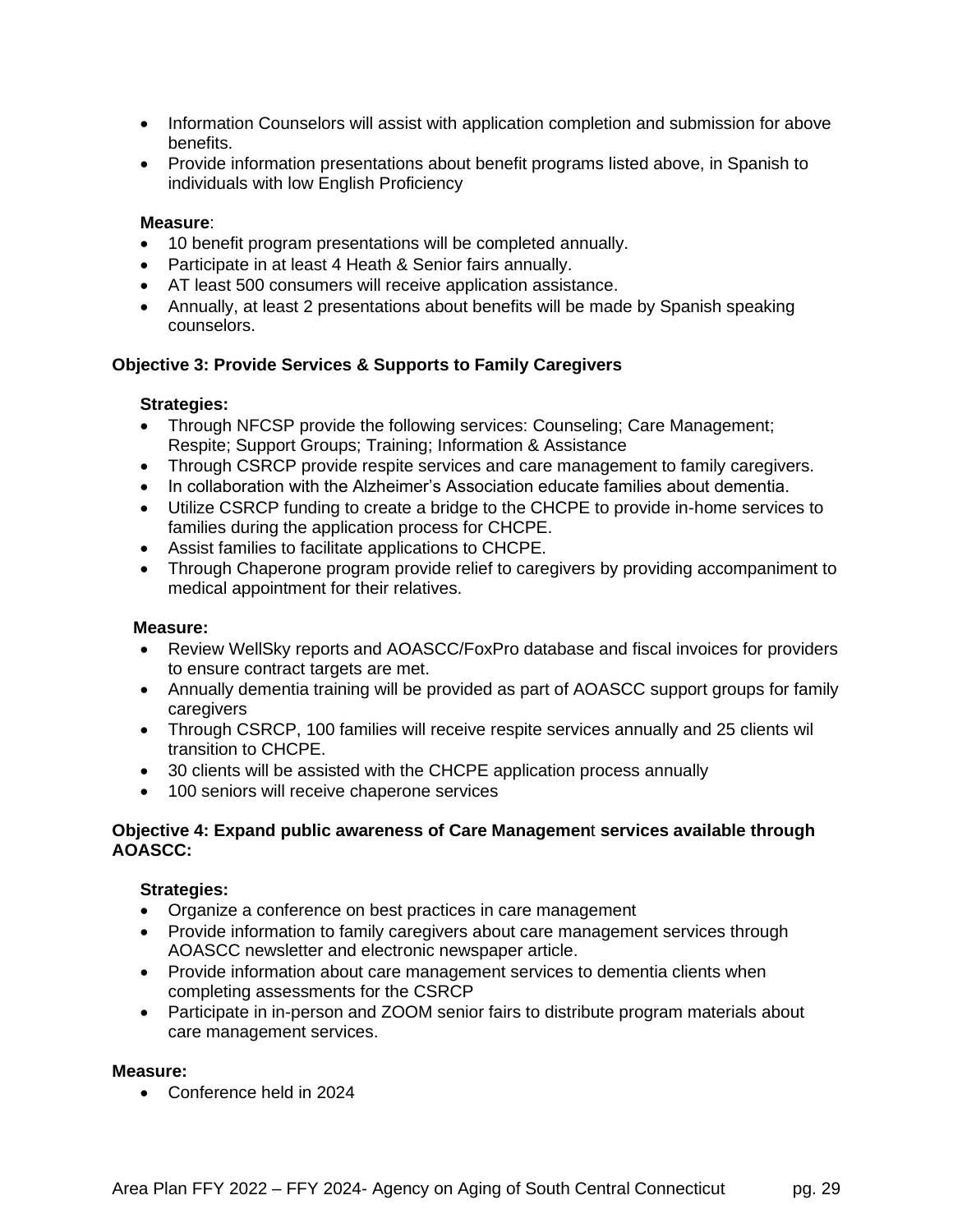- At least one article published on AOASCC website and one in Patch newspaper annually about care management services available through caregiver programs.
- 50 families will receive information about care management services when applying for NFCSP annually.
- AOASCC participates in at least 4 senior fairs to distribute care management materials by 2024.

### **Objective 5: Provide Information about programs, services and issues of importance to older adults, families and members of the aging network.**

# **Strategies:**

- AIRS certification of at least one Information Specialist in each Agency
- Facilitate opportunities for at least one annual workshop for statewide AAA Information and Assistance staff to discuss best practices- ongoing
- Provide information to consumers about the availability of home ownership and home improvement services through New Haven Housing Services.
- Provide information to consumers about rental assistance.
- Provide information to consumers about accessing senior housing.
- Update south central region housing directory.
- Provide information to caregivers about the availability of respite services.
- Expand chaperone program to 5 additional towns providing door thru door transportation.
- Increase the capacity to provide chaperones to New Haven residents through the recruitment and training of more volunteers.
- Provide bus passes to seniors to enable participation in volunteer programs.
- Form a time-limited, transportation advisory committee with mobility managers, senior transportation providers, aging network representatives and consumers to explore the expansion of door thru door transportation possibilities in SC region.

- AIRS certifications are kept on file for I&A counselors.
- In collaboration with other AAAs, I&A staff conference planned for FFY 2023.
- 500 consumers/caregivers provided with senior housing information and 100 seniors will receive counseling to explore senior housing options.
- Revised housing directory completed FFY2023
- 150 caregivers receive information about respite services at Fearless Caregiver Conference, annually.
- Transportation Advisory Committee convened and completes report on recommendations about door thru door transportation in SC region FYY 2022.
- Volunteer Recruitment Coordinator to be hired FFY 2022.
- 40 seniors receive bus passes and volunteer in AOASCC programs FFY 2023
- 20 additional chaperones recruited and trained in FFY 2022.
- Chaperone program expanded to include Ansonia, Derby, Oxford, Shelton and Seymour, FFY 2023.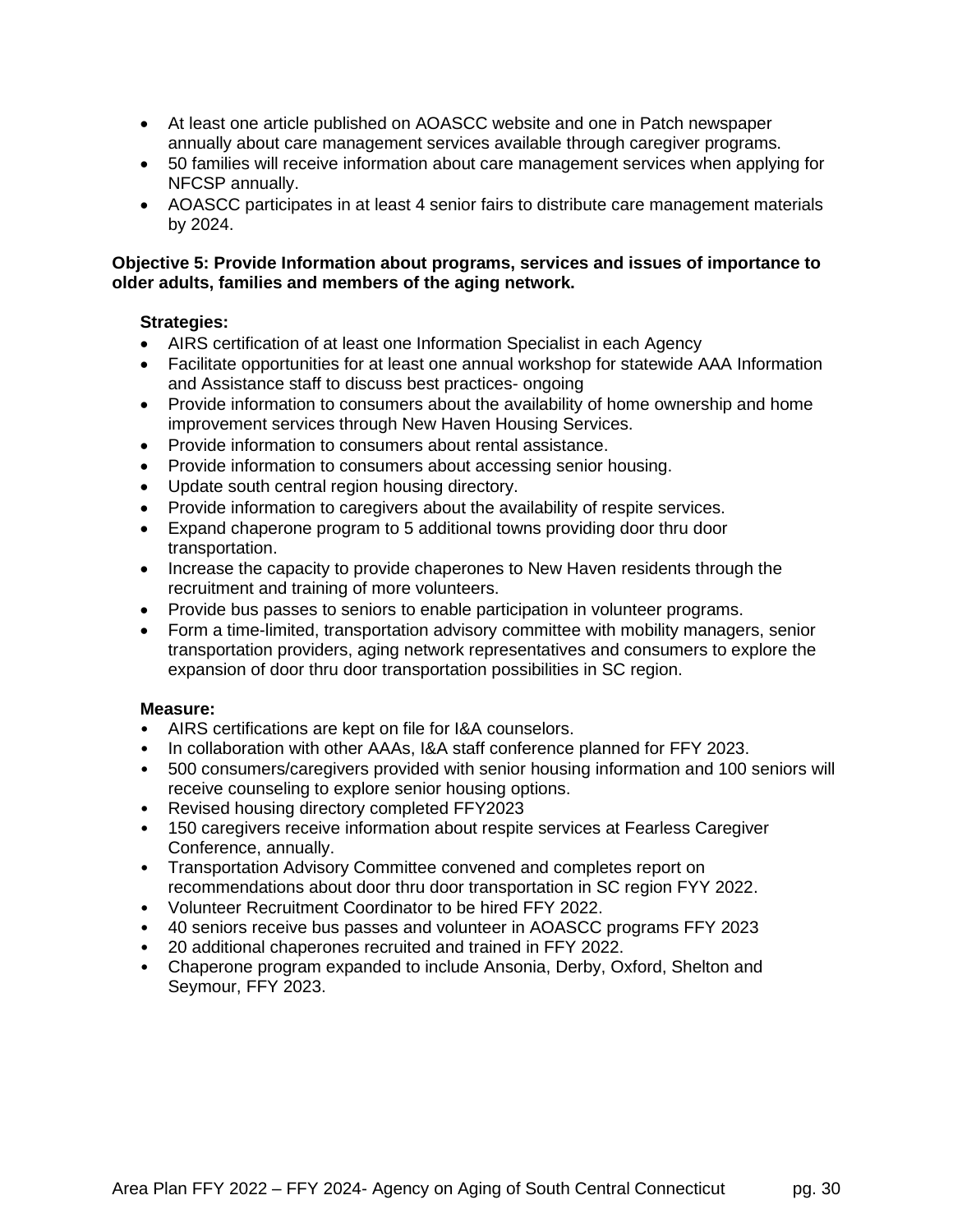# **Objective 6: Participate in planning activities designed to increase the availability of affordable housing.**

# **Strategies:**

- Work with community non-profits to hold a housing forum with housing leaders, nonprofit organizations, building developers and consumers.
- Advocate for senior friendly housing policies through the CT Coalition on Aging **Measure:**
- AOASCC rep will serve on committee to plan housing forum.
- AOASCC rep will participate as part of the CCOA board of directors.

# **Goal 2: Provide older adults with prevention and wellness opportunities**

**Objective 1. Broaden access to and awareness of evidenced-based, holistic health and wellness.** 

# **Strategies:**

- Fund CDSME workshops
- Fund Monitor My Health
- Provide Powerful Tools training

# **Measure:**

- Conversations held with Griffin Hospital and Yale Medical Center to become sites for workshops and volunteer recruitment for CDSME
- Conduct online CDSME workshop in FFY 2022
- Conduct in-person workshop annually FFY 2023-2024.
- 30 people complete Powerful Tools in FFY 2023

# **Objective 2. Increase access to dental prevention opportunities.**

#### **Strategies:**

- Fund Mericare Dental
- Promote Mission of Mercy (free dental clinics)
- Provide information about dental services & insurance

#### **Measure:**

- Review WellSky reports; AOASCC manual database; aggregate public education reports
- 50 consumers receive dental information annually from I&A counselors
- AOASCC Facebook promotes Mission of Mercy annually.

#### **Objective 3. Reduce fall risk**.

#### **Strategies:**

- Provide information about fall risk in collaboration with the CT Healthy Living Collective
- Fund Moving for Better Balance training
- Evaluate fall risk in care management clients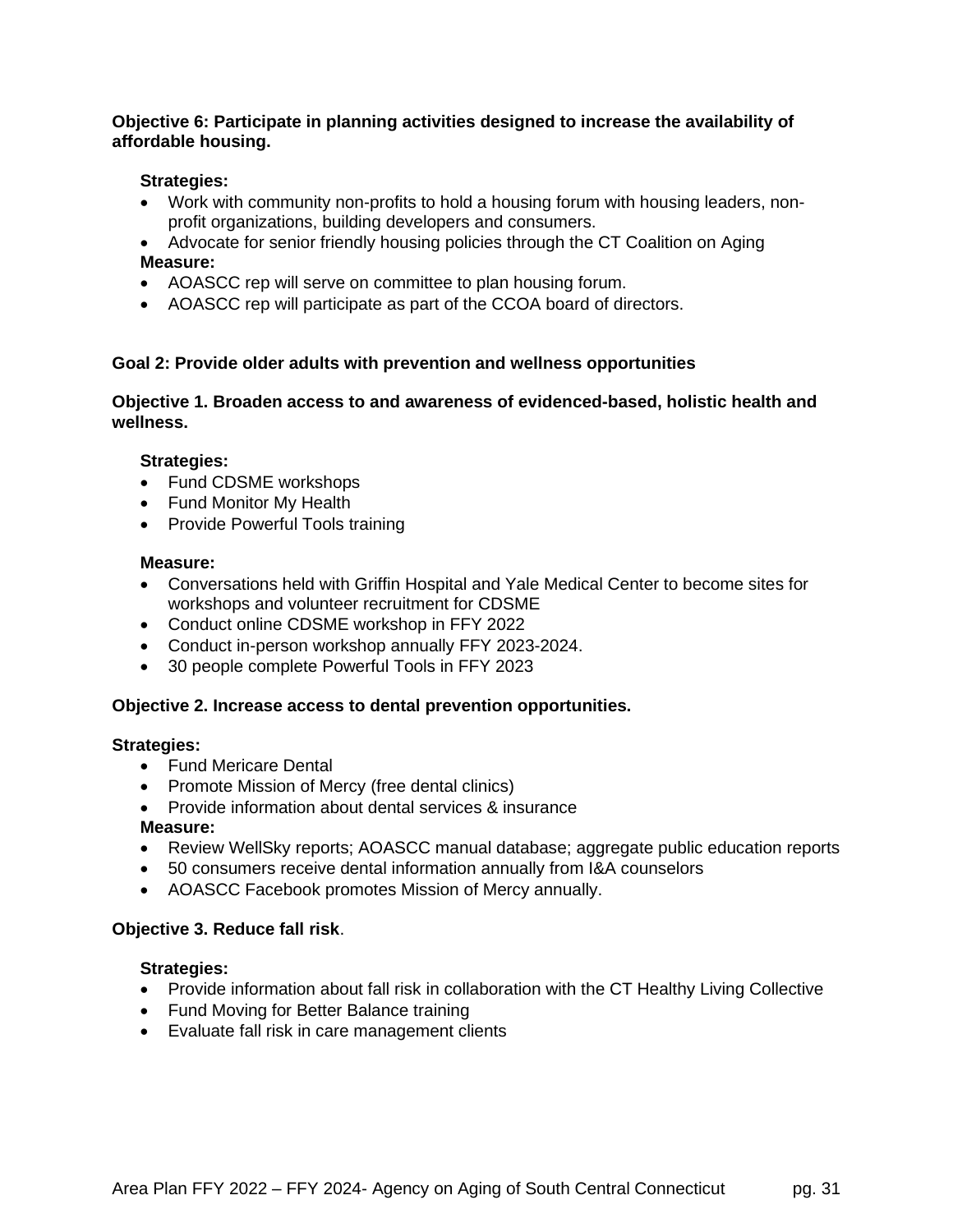### **Measure:**

- AOASCC will add 2 staff/volunteers, trained through the CT Healthy Living Collaborative to participate as workshop leaders.
- Care management department will screen all new program referrals for fall risk.
- Title IIID funds will be used to fund Moving for Better Balance.

# **Objective 4. Improve Stress Coping**

### **Strategies:**

- Train older adults & caregivers in Powerful Tools
- Fund behavioral health screening through BH Care and Bridges
- Fund in-home emotional support through Franciscan Home Care in-home counseling program

### **Measure:**

- 32 seniors complete Powerful Tools training in 2022
- 50 behavioral health screenings are completed for seniors annually
- 25 clients receive in-home counseling annually

### **Objective 5. Improve nutrition status**

#### **Strategies:**

- **EXECUTE:** Fund Home Delivered Meals
- Provide nutrition education for HDM clients
- Fund congregate meals programs
- Assist 500 seniors with preparation of SNAP mandated documents, for application completion and submission of forms to DSS.
- Collaborate with ENPs to expand restaurant dining option for congregate meal program by forming a task force with ENPs, congregate site representatives and area restaurants to develop options for expanding restaurant sites.
- **EXECT** Seek flexibility in unit cost rate in next Title IIIC contract to enable expansion of restaurant option.
- **Promote healthy eating through Facebook posts using materials in compliance with** federal nutrition guidelines.
- **•** Provide healthy cooking demonstrations, consistent with the Healthy Eating Index on TikTok by nutrition educator.
- Meet with congregate site representatives and consumers to explore menu revitalization to better meet consumer preferences.
- Meet with ENPs bi-weekly, to address issues before they become problems.
- In the Valley region, participants in the area soup kitchens and shelters will be provided with information about congregate meal sites by TEAM, elderly assistance program in cooperation with AOASCC nutrition educator..
- **Ensure access to food for HDM clients during emergencies through provision of shelf** stable foods and double meal delivery during impending weather emergencies.
- Require ENPs to have a method of informing clients when HDM or congregate site meals are interrupted.

- Review Nutrition risk scores, WellSky reports, NCOA reports, Fiscal invoices.
- All HDM consumers will receive education annually.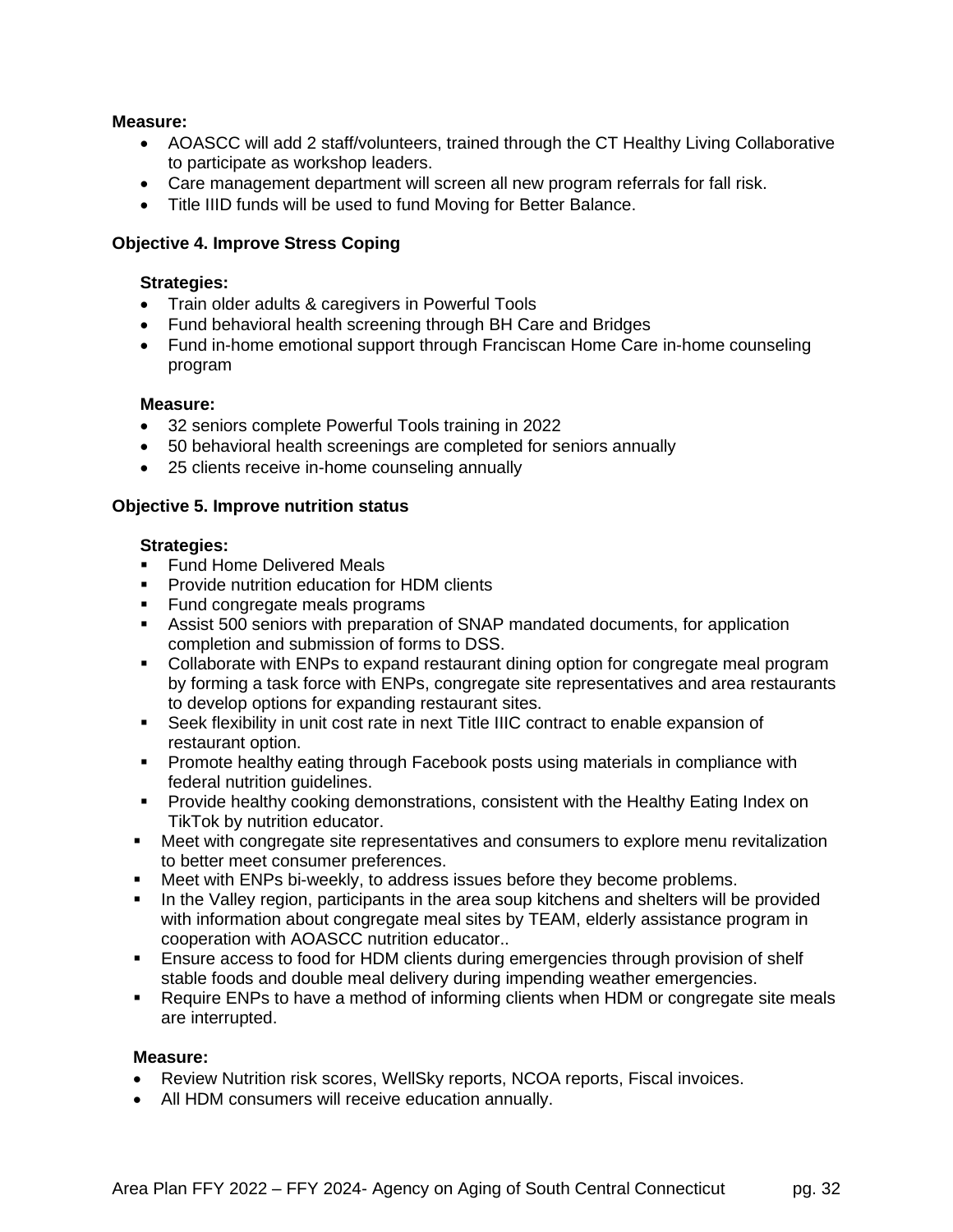- Through OOA funding, congregate meals programs provided through SC regional annually.
- Number of restaurant days will be increased by FFY 2024.
- Reimbursement rate for restaurant option is increased to reflect market demand by FFY 2023.
- 500 SNAP applications will be submitted by FFY 2023.
- 12 Facebook posts will be made annually.
- 4 cooking demonstrations will air FFY 2022 –FFY 2023.
- Congregate Site committee will complete at least 3 meetings in FYY 2022 and then meet twice yearly in subsequent years.
- ENP contract identifies plan for notifying consumers of impending meal cessation FFY 2023.
- ENP will complete a listing of congregate meals sites to be distributed annually.
- For HDM clients, contract with ENP requires plan for client notification in case of meal interruption. During emergencies, AOASCC reviews plan with ENP to ensure plans have been implemented as designed.

# **Objective 6. Reduce risk of social isolation through social engagement**

# **Strategies:**

- Recruit & train volunteers for RSVP
- Provide Intergenerational Tutoring opportunities
- Place trained Foster Grandparents in community daycare centers
- Place Senior Companions in community housing
- Provide volunteer chaperones in Trusted Ride Certified program
- Facilitate placement opportunities for trained Medicare volunteers in at community **locations**
- Create training and outreach opportunities for SMP volunteers
- Host annual Art of Aging
- Include older adults on the AOASCC advisory Council
- Include older adults in the Ageism Coalition
- Provide access to technology by seeking funding for purchase of Ipads to be distributed through senior center partnership.
- Develop a volunteer training program to teach seniors how to use technology.

- 50 new volunteers recruited and trained, as documented in RSVP data tracking tool, Senior Corps data tracking tool, SHIP online data tool. Tracking tool to be developed for new Trusted Ride Companion Program.
- Intergenerational volunteer option will be developed for training of seniors on tech use.
- 4 SMP training and outreach opportunities to be created annually.
- Art Show to be held annually in May.
- Ensure that at least 10 members of AOASCC Advisory Counsel and Ageism Coalition are seniors.
- Ipads purchased and distributed based on available funding.
- 5 Volunteers recruited and trained to teach technology use to seniors.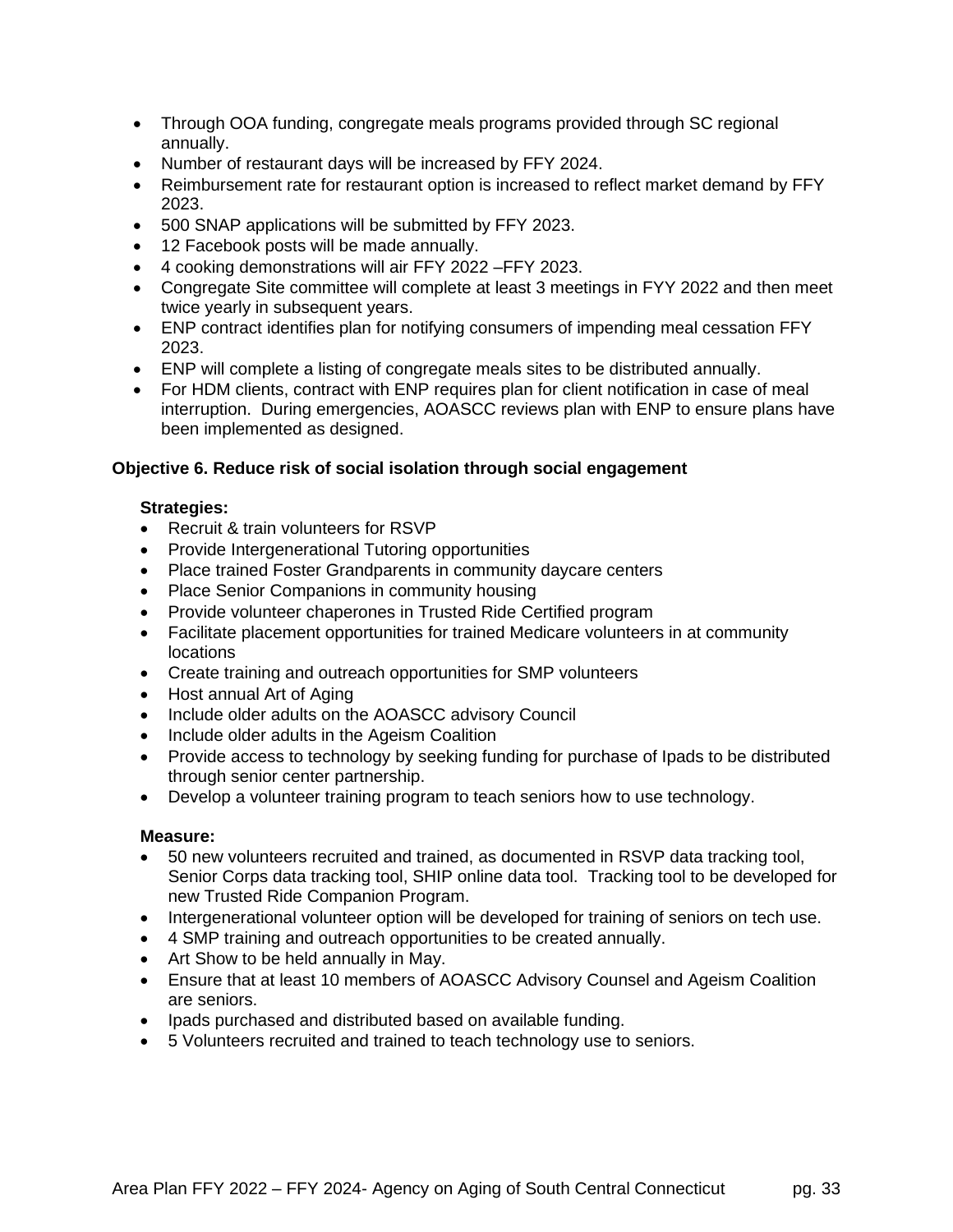### **Objective 7: Support populations at greatest-risk of adverse health outcomes due to social determinants of health.**

Strategies:

- Enhance culturally-sensitive training and service coordination for individuals with Alzheimer's disease and related dementias through partnerships with the Alzheimer's Association and LiveWell e.g.
- Public awareness of Alzheimer's disease and available resources are expanded to include materials in multiple languages
- Utilize purchased consumer data bases targeted to identify low income older adults to expand MIPPA outreach.
- Screen I&A callers for food insecurity
- Utilize chaperone program to ensure seniors at high risk of institutionalization have support to get to medical appointments
- Utilize Spanish language newspapers and radio to provide information about SNAP
- Continue to ensure multiple language translation strategies are in place to provide services to individuals with low English proficiency.

# **Measures:**

- 100% CSRCP and NFCSP staff have received Dementia Friends training.
- Family Resource Center Library contains materials about dementia in language in addition to English with graphics showing multi-cultural images FFY 2022.
- 100 seniors will be identified through purchased data base and assisted with MSP application filing FFY 2023.
- 500 seniors will be screened by I&A counselors for SNAP by FFY 2024.
- 50 high risk seniors will be provided with chaperones to accompany them to medical appointments FFY 2023.
- At least 2 articles will appear in Spanish language newspapers and 2 radio appearances will be made during plan period.

# **Goal 3: Protect elder rights and well- being and prevent elder abuse, fraud, neglect and exploitation**

# **Objective 1: Increase Elder Rights protection by increasing control over health care decisions.**

# **Strategies:**

- I&A counselors will mail information about Advanced Directives to 100 callers to the ADRC call line.
- 100 consumers will be directed to Advance Directives CT.gov by counselors.
- Refer 25 seniors and families to elder law attorneys re: Conservators.
- Fund New Haven Legal Assistance to provide assistance with housing and public benefits disputes.
- Fund CT Vet Legal Center to assist low-income, homeless veterans access VA benefits, obtain missing documentation of veteran status and represent veterans in challenging discharge status that blocks access to benefits.

# **Measure:**

• 50 clients will receive Advanced Directives packet FFY 2022-2023